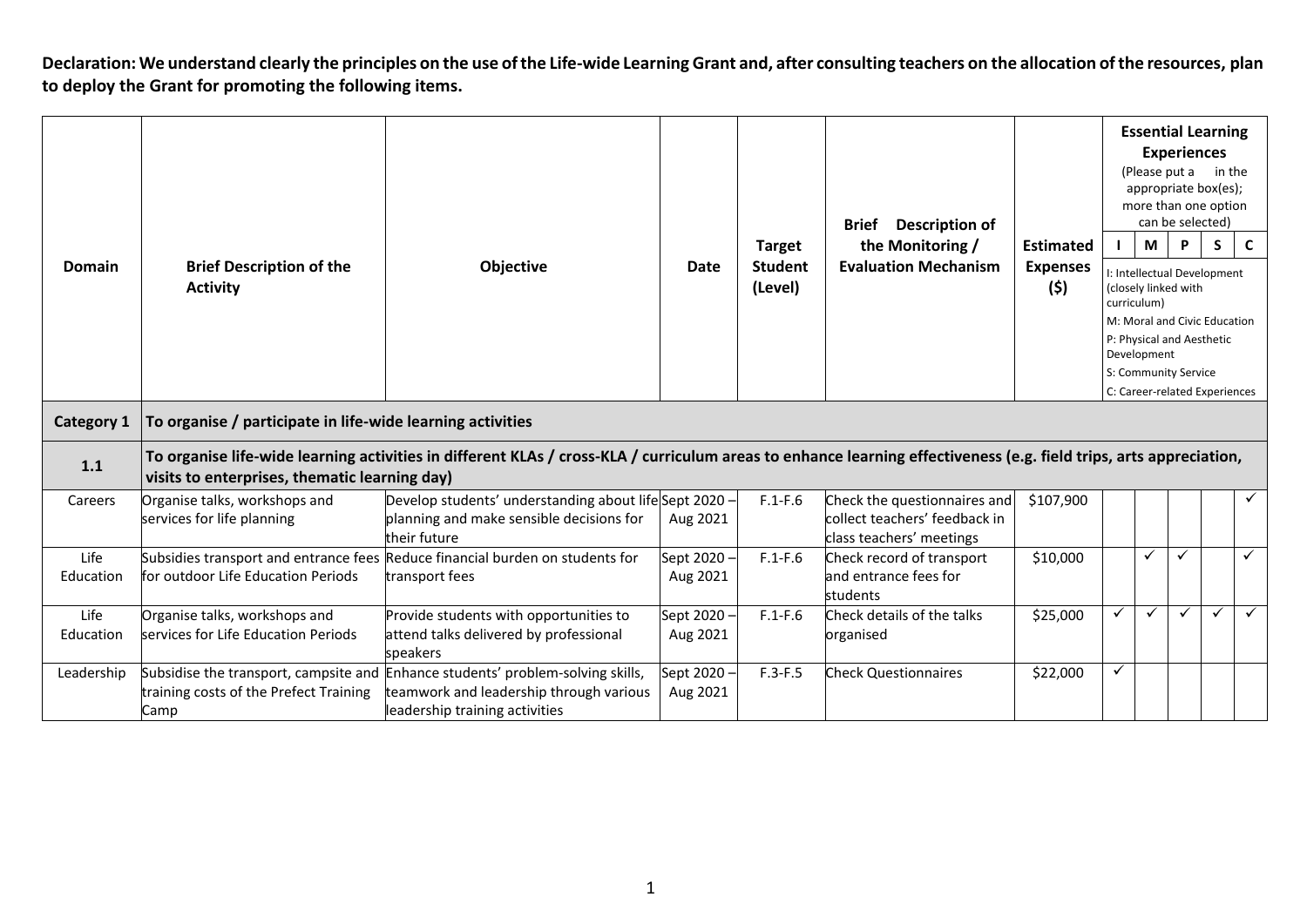| <b>Domain</b>         | <b>Brief Description of the</b><br><b>Activity</b>                                                                                                                                                                                                                                                                                                                                                                 | Objective                                                                                               | <b>Date</b>                              | <b>Target</b><br><b>Student</b><br>(Level) | <b>Description of</b><br><b>Brief</b><br>the Monitoring /<br><b>Evaluation Mechanism</b>                 | <b>Estimated</b><br><b>Expenses</b><br>(\$) |              | <b>Essential Learning</b><br><b>Experiences</b><br>(Please put a in the<br>appropriate box(es);<br>more than one option<br>can be selected)<br>M<br>I: Intellectual Development<br>(closely linked with<br>curriculum)<br>M: Moral and Civic Education<br>P: Physical and Aesthetic<br>Development<br>S: Community Service<br>C: Career-related Experiences | P | S. | C |
|-----------------------|--------------------------------------------------------------------------------------------------------------------------------------------------------------------------------------------------------------------------------------------------------------------------------------------------------------------------------------------------------------------------------------------------------------------|---------------------------------------------------------------------------------------------------------|------------------------------------------|--------------------------------------------|----------------------------------------------------------------------------------------------------------|---------------------------------------------|--------------|-------------------------------------------------------------------------------------------------------------------------------------------------------------------------------------------------------------------------------------------------------------------------------------------------------------------------------------------------------------|---|----|---|
| 1.2                   | To organise diversified life-wide learning activities to cater for students' interests and abilities for stretching students' potential and nurturing in students<br>positive values and attitudes (e.g. activities on multiple intelligences; physical, aesthetic and cultural activities; leadership training; service learning; clubs<br>and societies; school team training; uniformed groups; military camps) |                                                                                                         |                                          |                                            |                                                                                                          |                                             |              |                                                                                                                                                                                                                                                                                                                                                             |   |    |   |
| Leadership            | Organise leadership training<br>programmes for students' leaders                                                                                                                                                                                                                                                                                                                                                   | Develop students' leadership skills                                                                     | Sept 2020 -<br>Aug 2021                  | $F.1-F.5$                                  | Collect feedback from<br>students and teachers                                                           | \$49,000                                    |              |                                                                                                                                                                                                                                                                                                                                                             |   |    |   |
| Physical<br>Education | Pay rental fees and coaching fees for<br>various school sports teams                                                                                                                                                                                                                                                                                                                                               | Provide professional training for students                                                              | Sept 2020 -<br>Aug 2021                  | $F.1-F.6$                                  | Collect feedback from<br>students and teachers                                                           | \$220,000                                   |              | ✓                                                                                                                                                                                                                                                                                                                                                           |   |    |   |
| Music                 | Salary of music director                                                                                                                                                                                                                                                                                                                                                                                           | Set up an orchestra in school                                                                           | Aug 2020 -<br>Sept 2021                  | $F.1-F.6$                                  | Collect feedback from<br>students and teachers                                                           | \$140,000                                   |              | $\checkmark$                                                                                                                                                                                                                                                                                                                                                |   |    |   |
| 1.3                   | To organise or participate in non-local exchange activities or competitions to broaden students' horizons                                                                                                                                                                                                                                                                                                          |                                                                                                         |                                          |                                            |                                                                                                          |                                             |              |                                                                                                                                                                                                                                                                                                                                                             |   |    |   |
| Biology               | To complete a research and<br>participate in iGEM 2021 in France                                                                                                                                                                                                                                                                                                                                                   | Develop the research skills of the students<br>Widen students' horizon in the field of<br>biotechnology | Oct<br>2020 - Oct<br>2021                | $F.4-F.5$                                  | Collect feedback from<br>students and teachers<br>Students present their<br>research findings in Boston. | \$152,000                                   |              |                                                                                                                                                                                                                                                                                                                                                             |   |    |   |
| OLE                   | To organise a trip in Taiwan and<br>exhibit students' works in Hong Kong students' horizon                                                                                                                                                                                                                                                                                                                         | Promote reading to learn and widen                                                                      | Sept 2020-<br>Jul 2021                   | F.4                                        | Collect feedback from<br>students and teachers                                                           | \$200,000                                   | $\checkmark$ |                                                                                                                                                                                                                                                                                                                                                             |   |    |   |
|                       |                                                                                                                                                                                                                                                                                                                                                                                                                    |                                                                                                         | <b>Estimated Expenses for Category 1</b> |                                            |                                                                                                          | \$925,900                                   |              |                                                                                                                                                                                                                                                                                                                                                             |   |    |   |